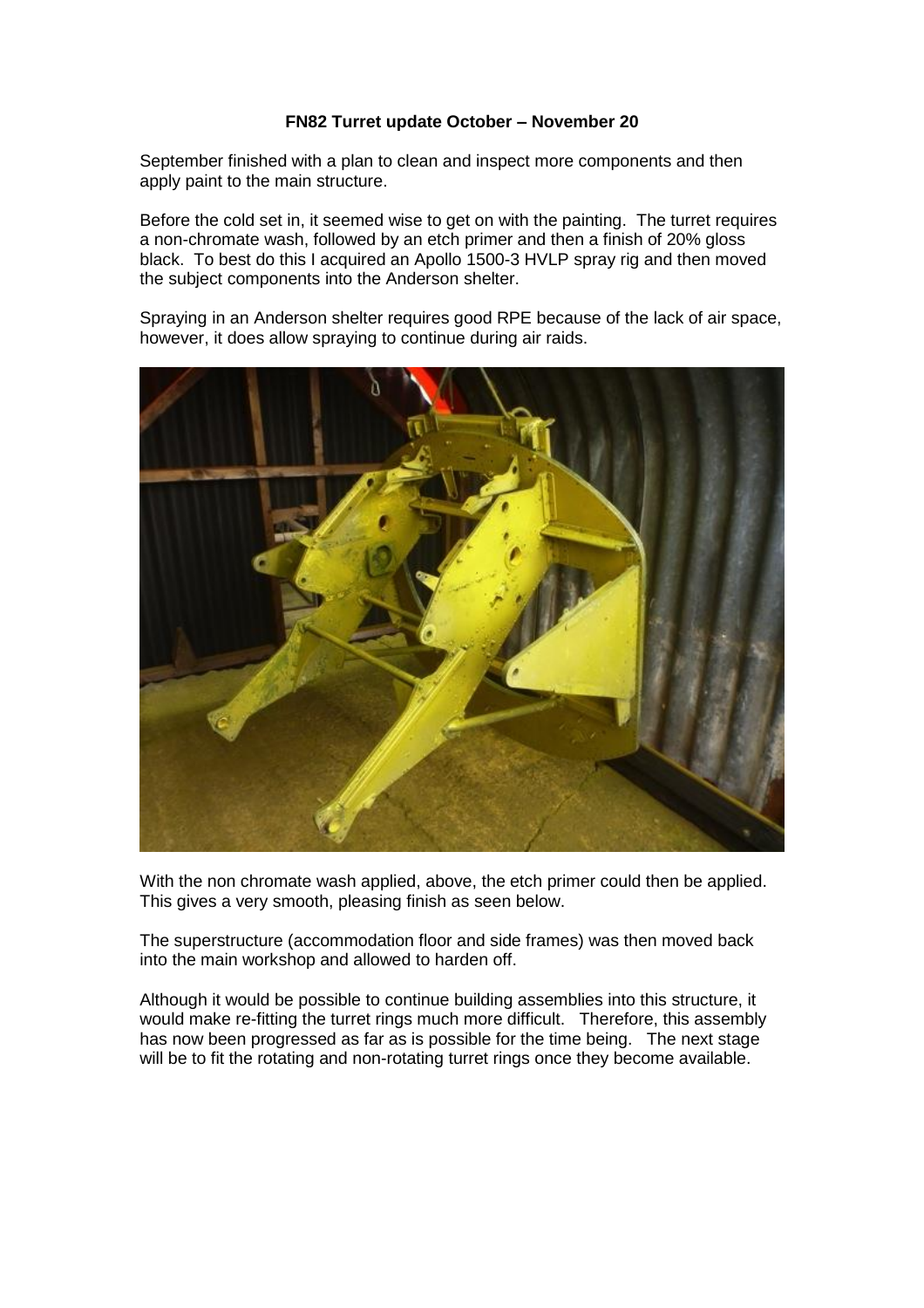

The next stage was to start working towards re-building the cupola. As mentioned in the September issue, this was to be built on a reproduction accommodation plate. The plate was improved by cutting the central hole and transferring across the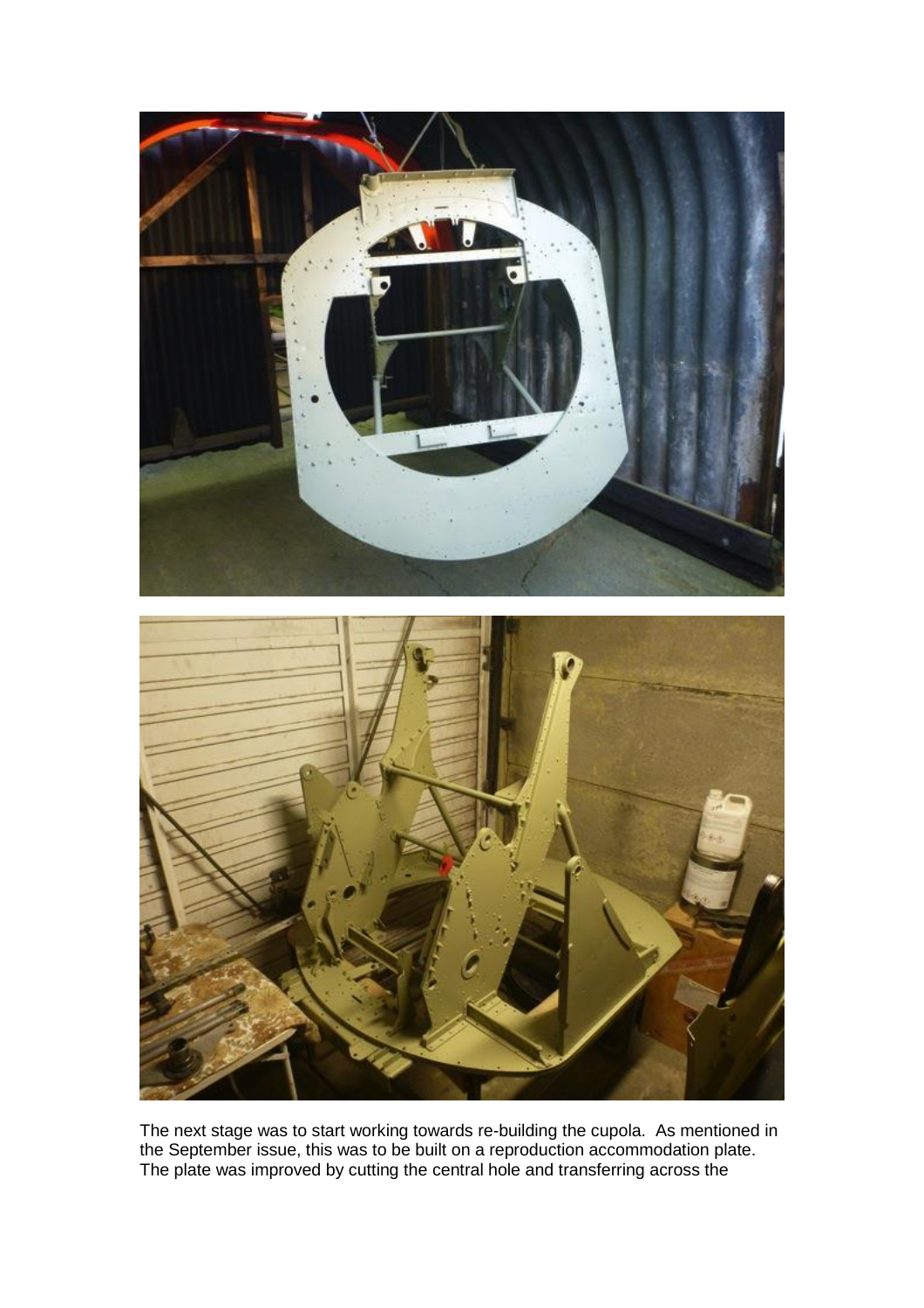myriad of bolt holes that are required. Also, a reproduction cross member was built and fitted.



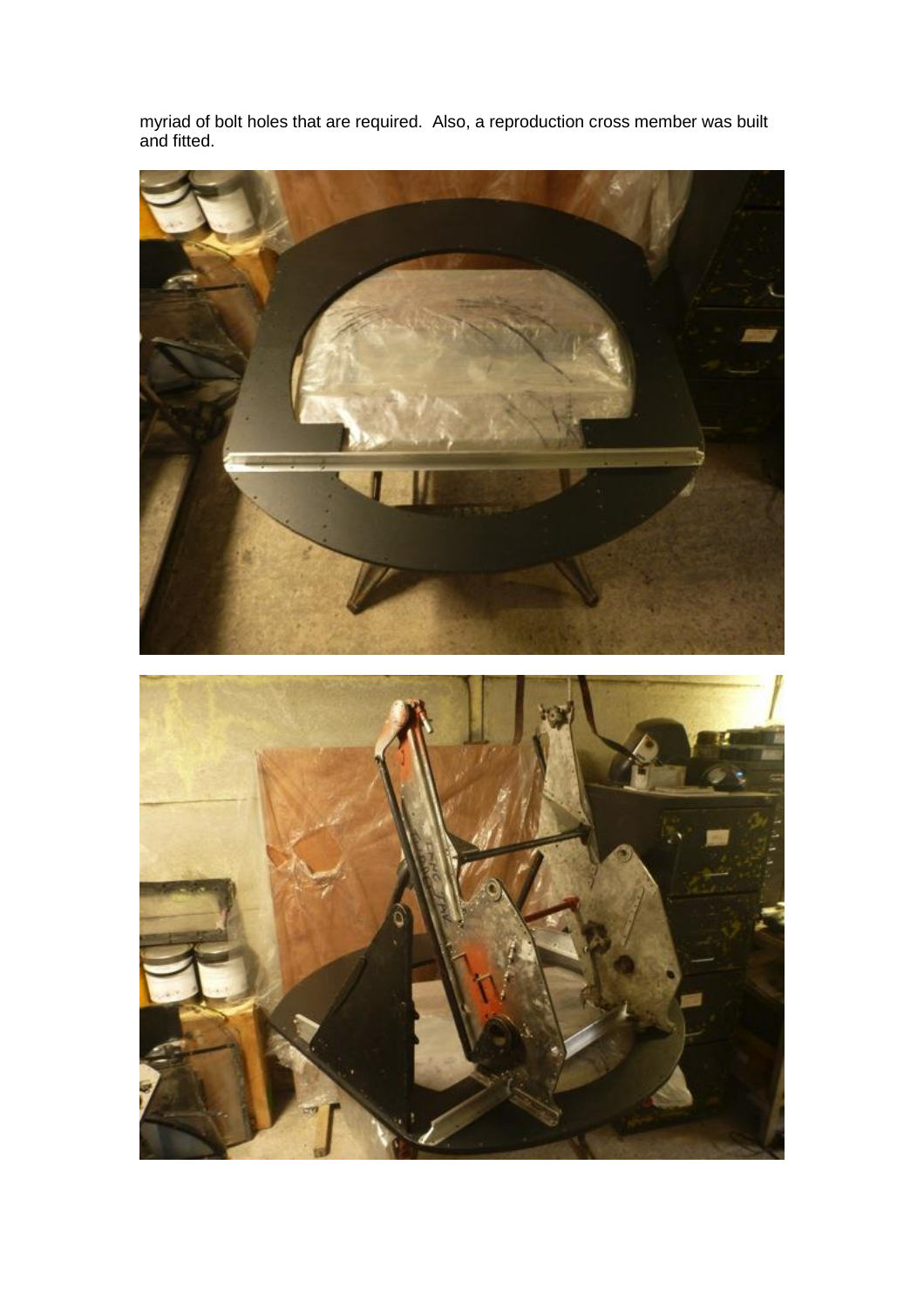By this point, it was possible to start fitting the cupola components. First, the cupola rear half was bolted in place to add support for the front half. This will have to come off again for restoration as it is not yet fully stripped out.

The cupola front half components were then stripped back to substrate and any minor repairs carried out. At this point any missing or faulty anchor nuts could be replaced. The components were then treated to the same paint regime as the superstructure and could then be built onto the accommodation plate.

The next stage for the cupola front half is to fit the four main arches that form the main shape of the turret. These are currently away for re-manufacture, but there is still plenty to be getting on with.



The fixtures and fittings had to be started somewhere and so I chose the very tired looking roller draught excluders. Seen below is the selection of four examples that I had available for the job. The two on the left are the originals and the other parts are from the second FN82. Luckily, amongst the other parts are some unused components that can be quickly swapped across.

That said, the actual roller assemblies have suffered some very serious corrosion and the end plates on most of them are beyond recovery. The only way to strip out these components was to carefully drill out all of the fasteners and so there will be a lot of searching about for AGS parts before the rebuild.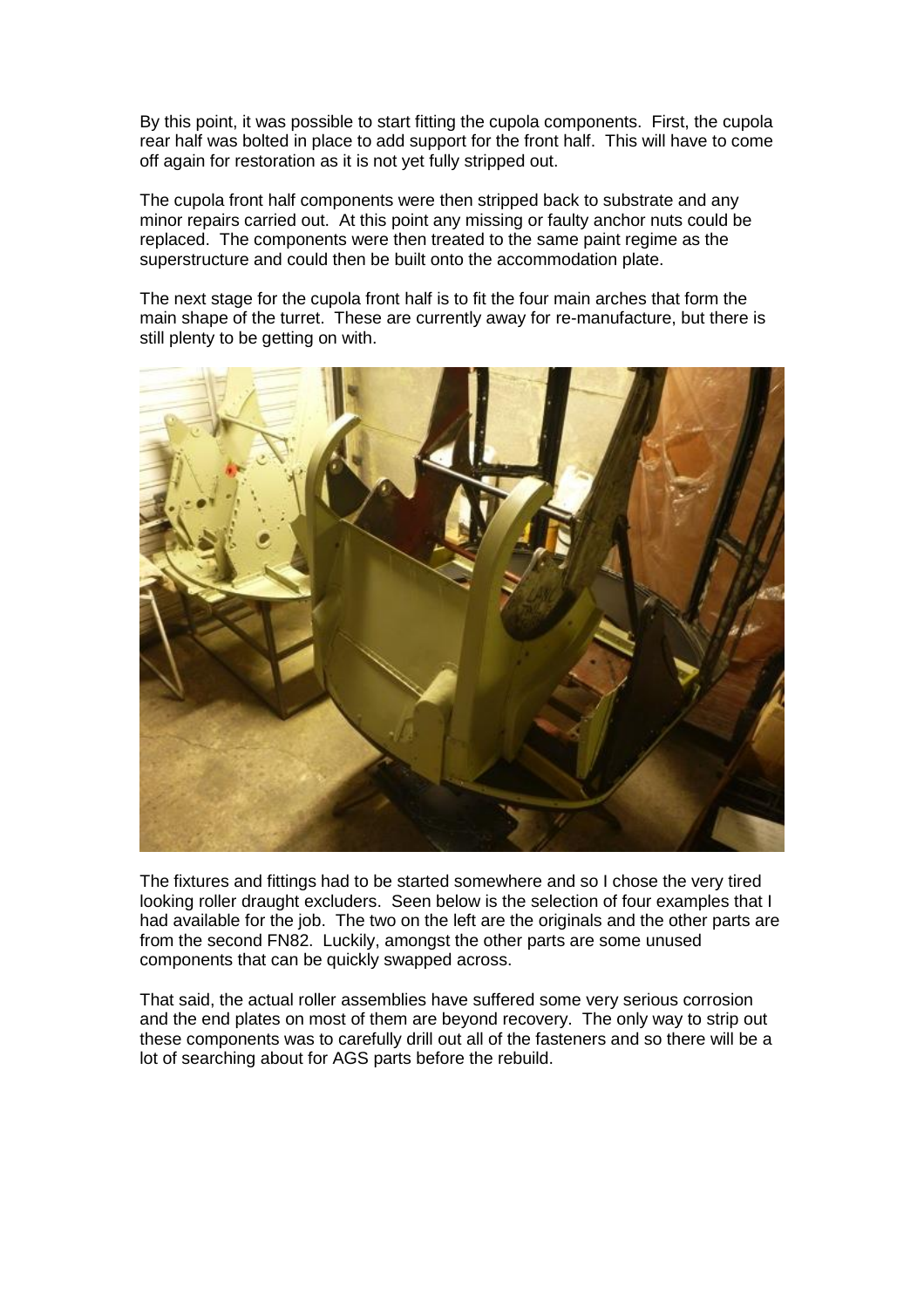